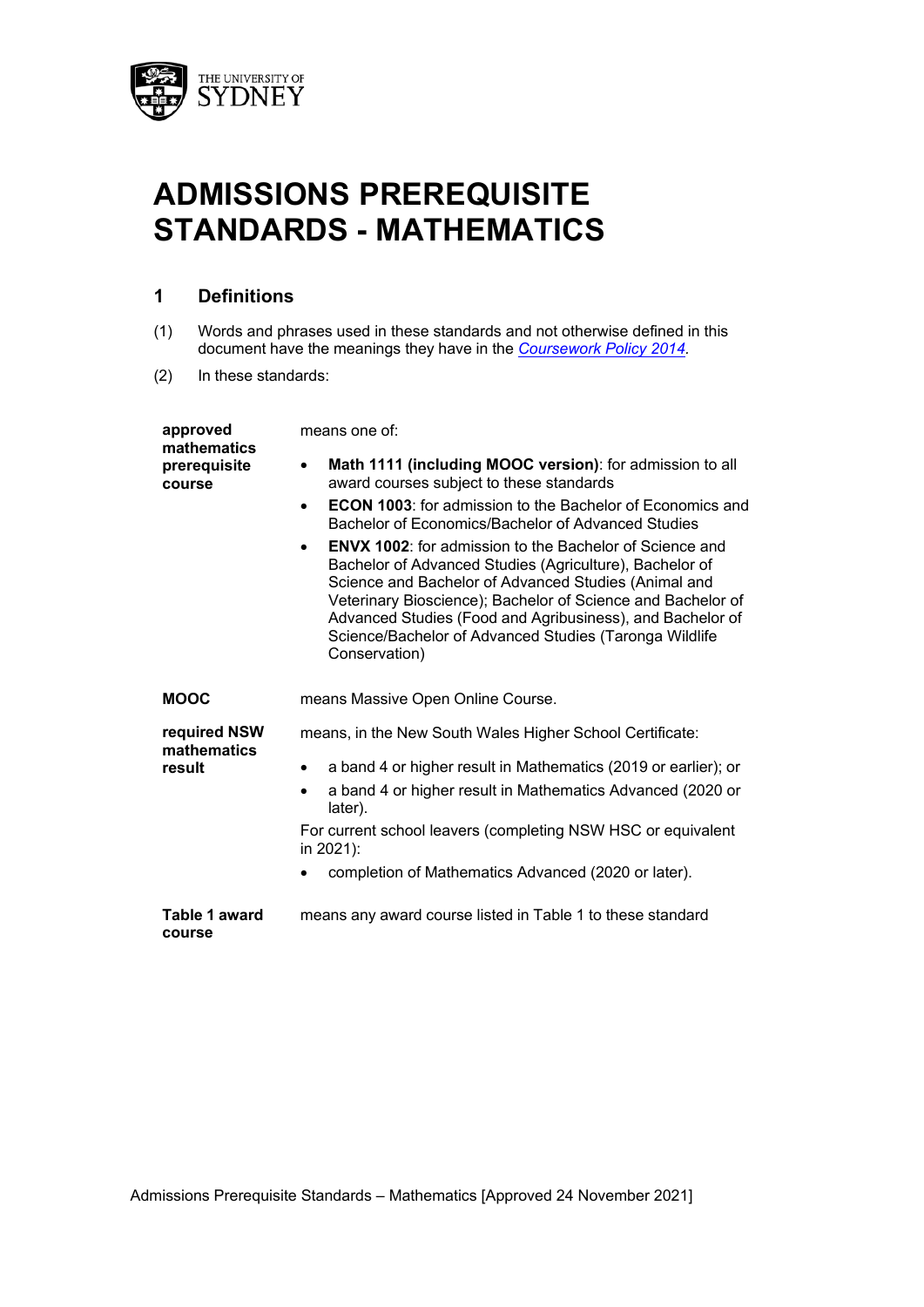

# **2 Mathematics prerequisites generally**

Except as provided in subclause 3(3), in order to be eligible for admission to any award course listed in Table 1 to these standards, students must meet the standards specified in this document.

## **3 Domestic applicants applying on the basis of secondary study**

- (1) These standards apply to:
	- (a) domestic applicants seeking admission for study commencing on or after 1 January 2019, who obtained an Australian school leaving qualification in 2018; and
	- (b) all domestic applicants seeking admission for study commencing on or after 1 January 2020.
- (2) In addition to the otherwise applicable admission requirements, a domestic applicant seeking admission to a Table 1 award course on the basis of secondary study must demonstrate achievement in mathematics through:
	- (a) a required NSW mathematics result; or
	- (b) a result in a secondary school-leaving qualification considered by the Academic Board to be equivalent to a required NSW mathematics result.
- (3) An Associate Dean may admit an applicant under the Cadigal Scheme, who has not met the standards specified in this document, to a course listed in Table 1:
	- (a) if satisfied that they have the capacity to succeed in coursework at a university level; and
	- (b) subject to a requirement that they
		- (i) enrol in an approved mathematics pre-requisite course in their first year of enrolment; and
		- (ii) satisfy requirements for this course prior to graduation.
	- **Note:** The Cadigal Scheme is a special admission program for Aboriginal and Torres Strait Islander applicants. See clause 28 of the *Coursework Policy 2014.*

#### **4 Domestic applicants applying on the basis of tertiary study**

- (1) These standards apply to domestic applicants seeking admission on the basis of tertiary study, for study commencing on or after 1 January 2020.
- (2) In addition to the otherwise applicable admission requirements, a domestic applicant seeking admission to a Table 1 award course on the basis of tertiary study must demonstrate achievement in mathematics through:
	- (a) a pass or higher grade in an approved mathematics prerequisite course;
	- (b) completing other tertiary mathematical study which, in the opinion of the relevant Associate Dean in the faculty or University school responsible for the award course, is equivalent to a pass or higher grade in an approved mathematics prerequisite course; or
	- (c) having achieved:
		- (i) a required NSW mathematics result; or
		- (ii) a result in a secondary school-leaving qualification considered by the Academic Board to be equivalent.

Admissions Prerequisite Standards – Mathematics [Approved 24 November 2021]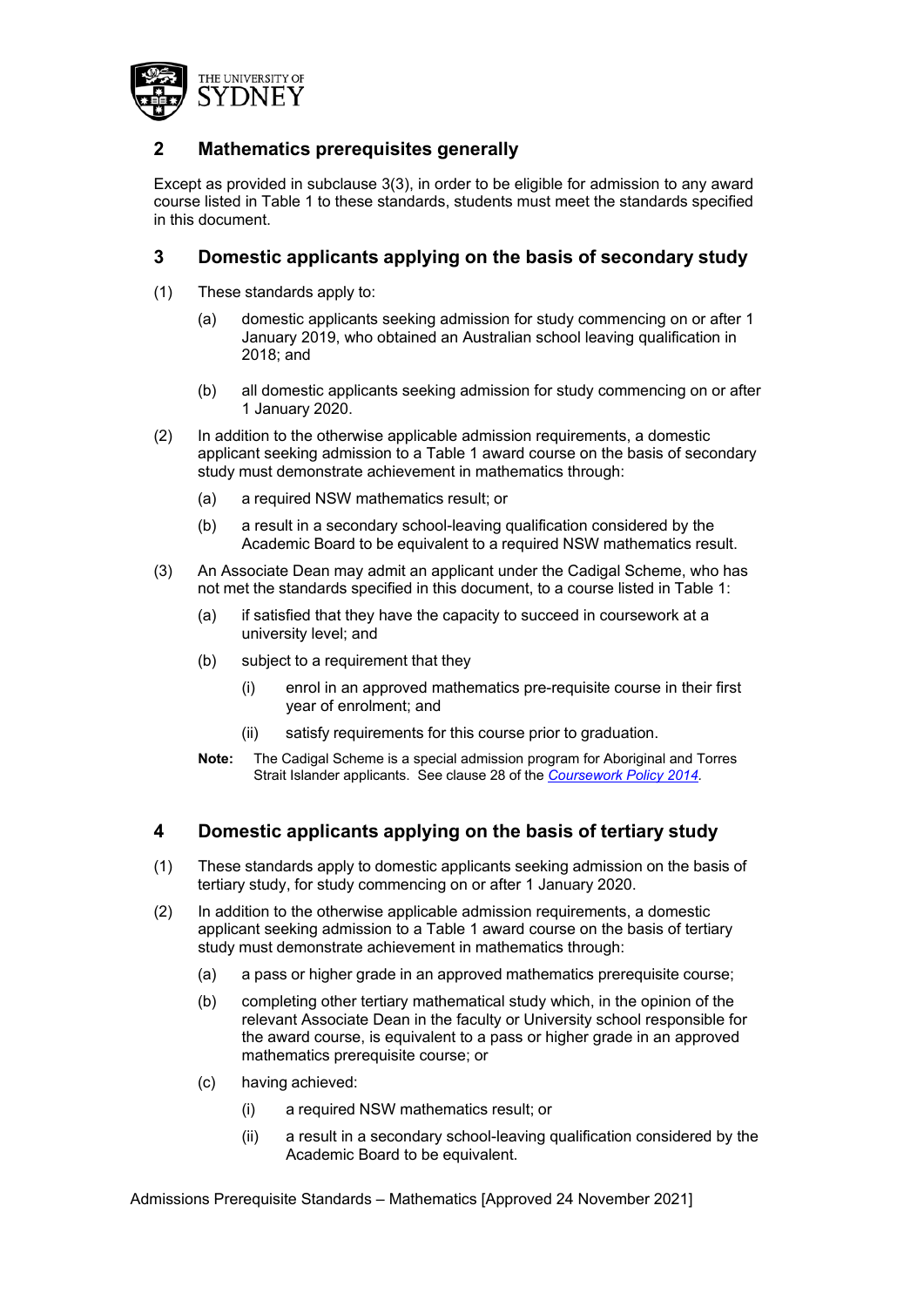

# **5 Domestic applicants applying on the basis of other qualifications**

- (1) These standards apply to all domestic applicants seeking admission on the basis of qualifications other than secondary or tertiary study, for study commencing on or after 1 January 2020.
- (2) In addition to the otherwise applicable admission requirements, a domestic applicant seeking admission to a Table 1 award course on the basis of another qualification approved by the Academic Board under clause 12 of the *Coursework Policy 2014* must demonstrate achievement in mathematics through:
	- (a) achieving a result which is considered by the Academic Board to be equivalent to:
		- (i) a required NSW mathematics result or
		- (ii) a pass grade or higher in an approved mathematics pre-requisite course; or
	- (b) completing other tertiary mathematical study which, in the opinion of the relevant Associate Dean in the faculty or University school responsible for the award course, is equivalent to a pass or higher grade in an approved mathematics prerequisite course.

## **6 Applicants applying on the basis of approved preparation programs**

- (1) These standards apply to applicants seeking admission on the basis of preparation programs approved by the Academic Board under clause 15 of the *Coursework Policy 2014,* for study commencing on or after 1 January 2020.
- (2) In addition to the otherwise applicable admission requirements, an applicant seeking admission to a Table 1 award course on the basis of an approved preparation program must demonstrate achievement in mathematics through:
	- (a) achieving a result which is considered by the Academic board to be equivalent to:
		- (i) a required NSW mathematics result; or
		- (ii) a pass grade or higher in an approved mathematics pre-requisite course; or
	- (b) completing other tertiary mathematical study which, in the opinion of the relevant Associate Dean in the faculty or University school responsible for the award course, is equivalent to a pass or higher grade in an approved mathematics prerequisite course.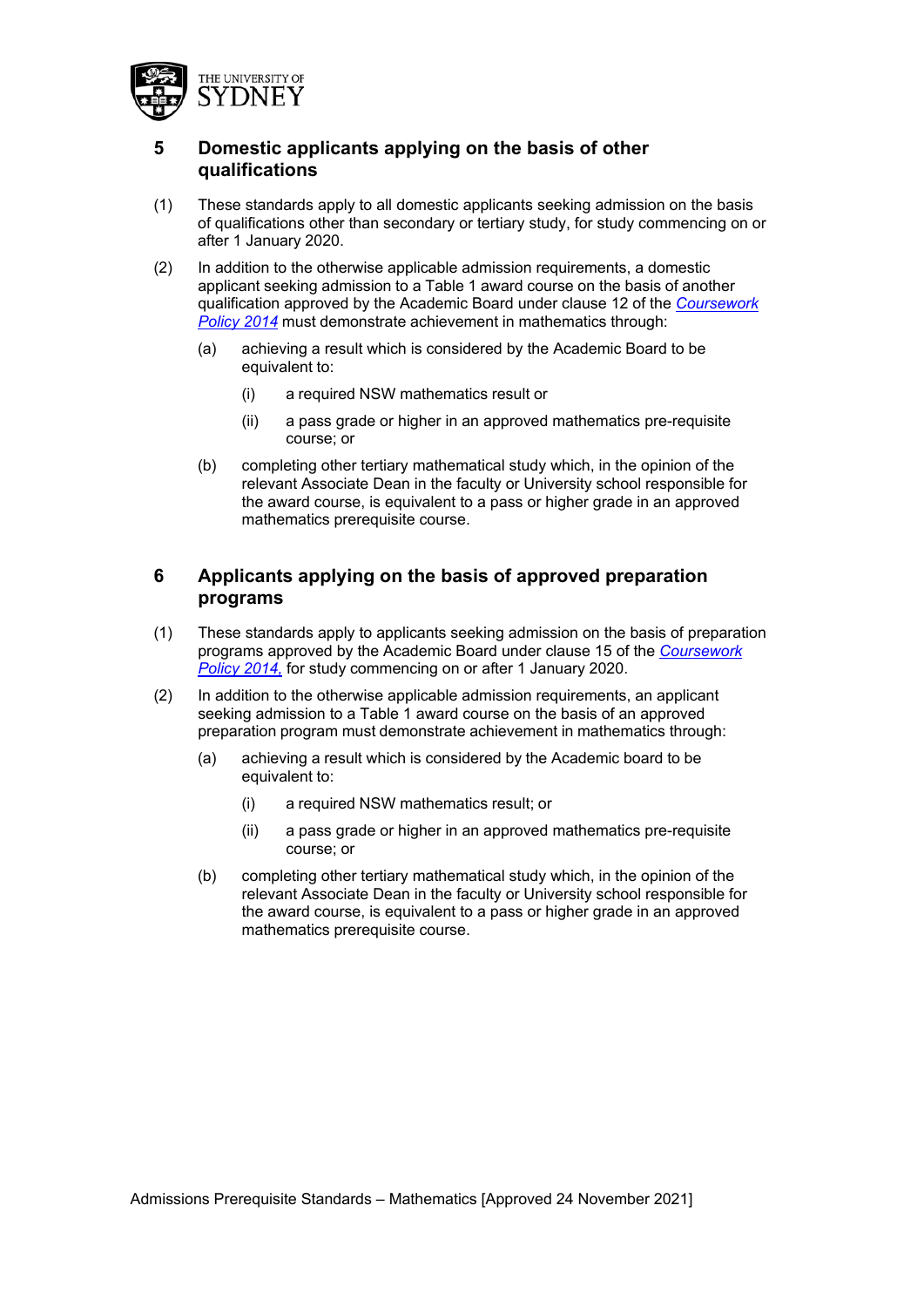

# **TABLE 1**

# **Undergraduate award courses with mathematics prerequisites**

| <b>FACULTY</b>                                             | <b>UAC</b><br><b>CODE</b> | <b>AWARD COURSE</b>                                     |
|------------------------------------------------------------|---------------------------|---------------------------------------------------------|
| Faculty of Arts<br>and Social<br>Sciences                  | 523115                    | <b>B.</b> Economics                                     |
|                                                            | 513230                    | B. Economics / B. Advanced Studies                      |
|                                                            | N/A                       | B. Economics (Sciences Po Dual Degree)                  |
|                                                            | 513260                    | B. Education (Secondary: Mathematics) / B. Science      |
|                                                            | 513265                    | B. Education (Secondary: Science) / B. Science          |
|                                                            |                           |                                                         |
| University of<br><b>Sydney Business</b><br>School          | 513300                    | <b>B.</b> Commerce                                      |
|                                                            | 513305                    | B. Commerce / B. Advanced Studies                       |
|                                                            | 513310                    | B. Commerce / B. Advanced Studies (Dalyell Scholars)    |
|                                                            |                           |                                                         |
| Faculty of<br>Engineering and<br>Information<br>Technology | 513500                    | <b>B. Advanced Computing</b>                            |
|                                                            | 513505                    | B. Advanced Computing / B. Commerce                     |
|                                                            | 513510                    | B Advanced Computing / B. Science                       |
|                                                            | 513515                    | B. Advanced Computing / B. Science (Health)             |
|                                                            | 513520                    | B. Advanced Computing / B. Science (Medical<br>Science) |
|                                                            | 513525                    | <b>B. Engineering Honours (Aeronautical)</b>            |
|                                                            | 513530                    | <b>B. Engineering Honours (Biomedical)</b>              |
|                                                            | 513535                    | B. Engineering Honours (Chemical and Biomolecular)      |
|                                                            | 513540                    | <b>B. Engineering Honours (Civil)</b>                   |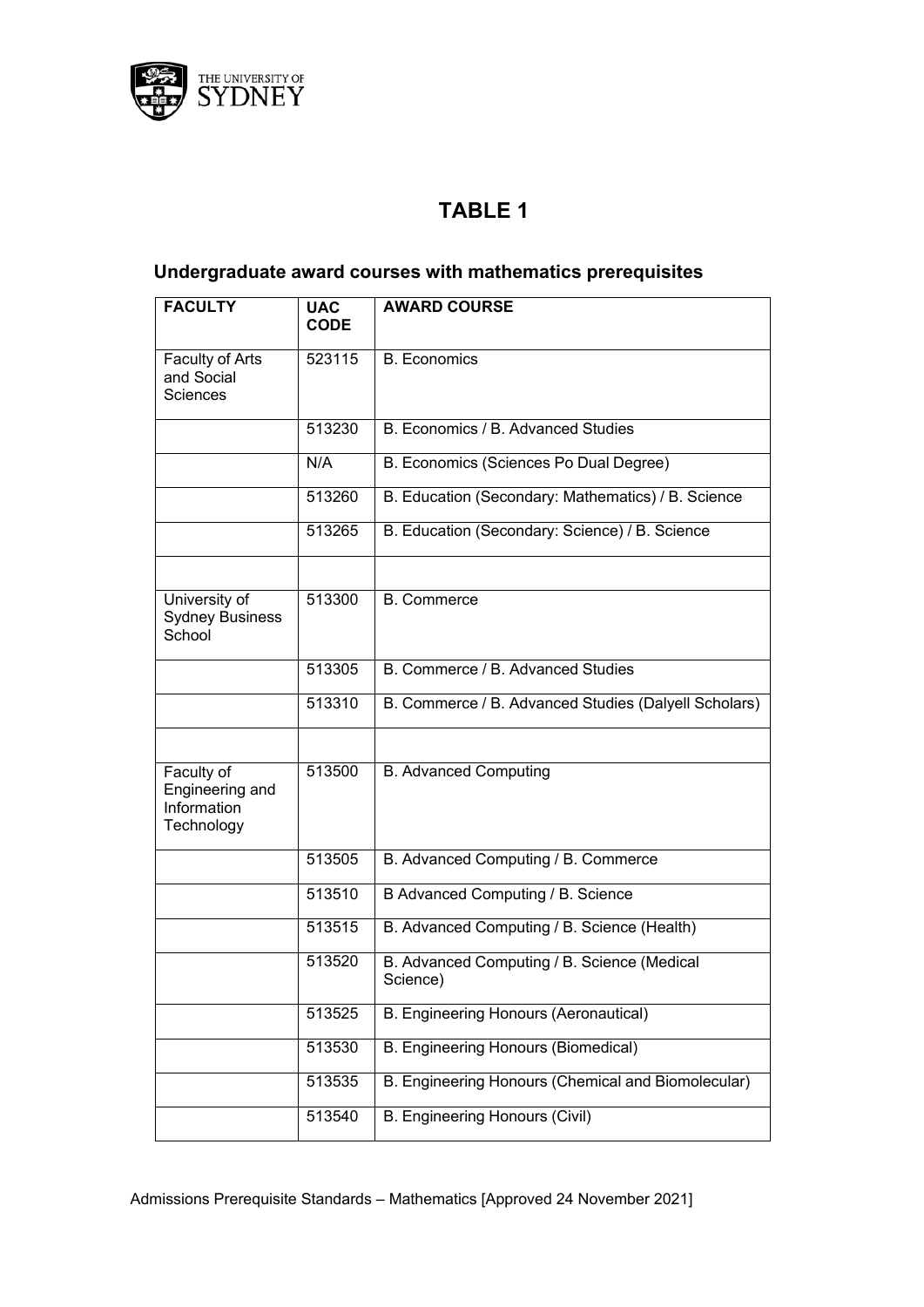

|                                       | 513545 | <b>B. Engineering Honours (Electrical)</b>                    |
|---------------------------------------|--------|---------------------------------------------------------------|
|                                       | 513545 | B. Engineering Honours (Flexible First Year)                  |
|                                       | 513555 | B. Engineering Honours (Mechanical)                           |
|                                       | 513560 | B. Engineering Honours (Mechatronic)                          |
|                                       | 513565 | B. Engineering Honours (Software)                             |
|                                       | 513570 | B. Engineering Honours with Space Engineering                 |
|                                       | 513575 | B. Engineering Honours / B. Arts                              |
|                                       | 513580 | B. Engineering Honours / B. Commerce                          |
|                                       | 513585 | B. Engineering Honours (Civil) / B. Design in<br>Architecture |
|                                       | 513590 | B. Engineering Honours / B. Project Management                |
|                                       | 513595 | B. Engineering Honours / B. Science                           |
|                                       | 513600 | B. Engineering Honours / B. Science (Health)                  |
|                                       | 513605 | B. Engineering Honours / B. Science (Medical<br>Science)      |
|                                       | 513610 | <b>B. Project Management</b>                                  |
|                                       |        |                                                               |
| University of<br>Sydney Law<br>School | 513800 | B. Commerce / B. Laws                                         |
|                                       | 513800 | B. Economics / B. Laws                                        |
|                                       | 513800 | B. Engineering Honours / B. Laws                              |
|                                       | 513800 | B. Science / B. Laws                                          |
|                                       |        |                                                               |
| Faculty of<br>Medicine and<br>Health  | 513715 | B. Arts / D. Medicine                                         |
|                                       | 513760 | <b>B.</b> Pharmacy                                            |
|                                       | 513765 | B. Pharmacy and Management                                    |
|                                       | 513705 | B. Science / D. Dental Medicine                               |
|                                       | 513720 | B. Science / D. Medicine                                      |